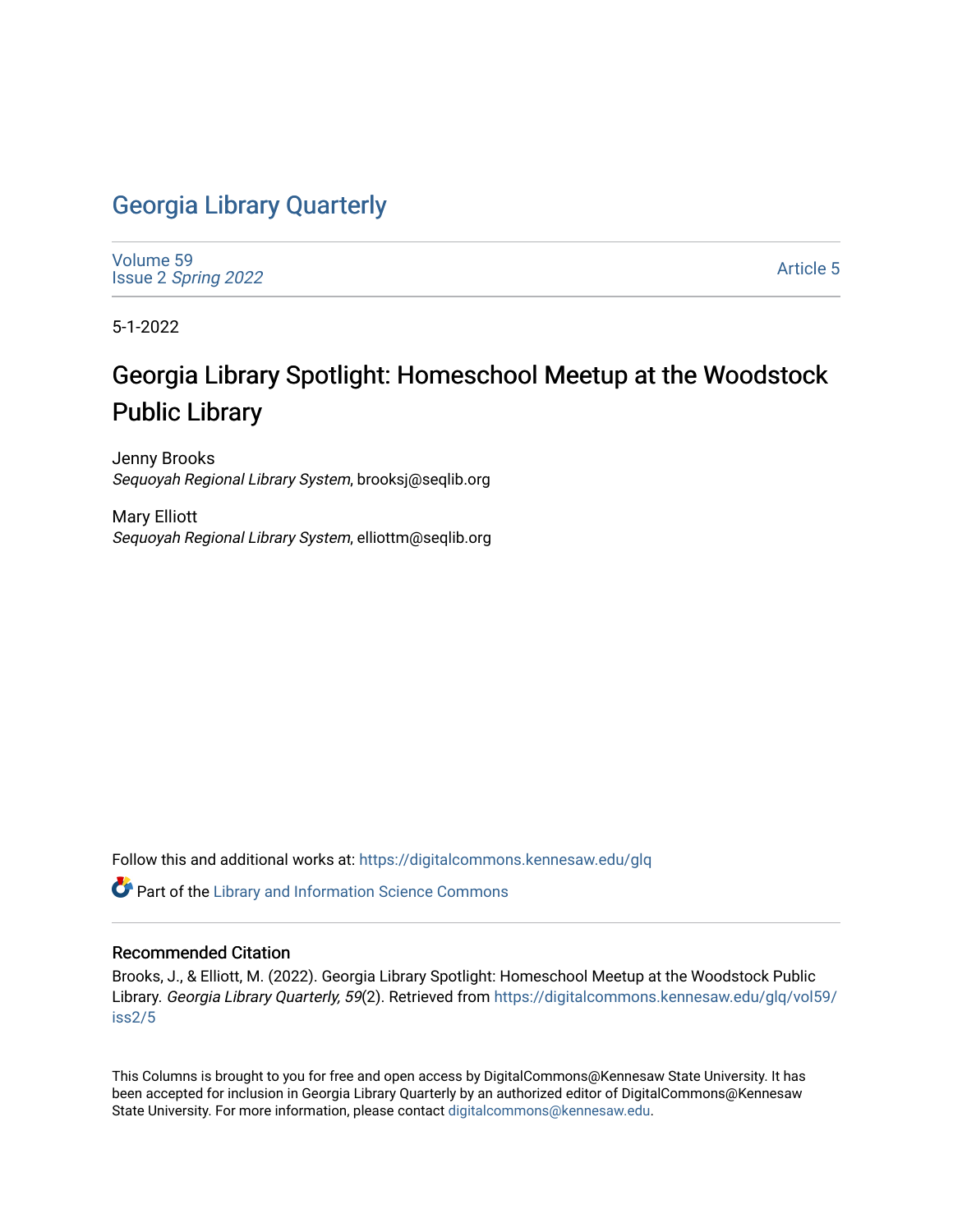# **GLASPOTLIGHT**

#### **Homeschool Meetup at the Woodstock Public Library**

A new homeschool initiative has begun at the Woodstock Public Library! Library staff are working alongside North Georgia Homeschool to bring a monthly program to the library. Jenny Brooks (Youth Services Specialist), Mary Elliott (Teen Services Specialist), and Kara Rumble (Programming Manager) have been the primary staff involved. The program meets for an early morning session and an afternoon session once a month. The chosen monthly topic is presented Homeschool Meetup began in August 2021 and quickly became popular with patrons. A few of the topics that have been covered so far at our monthly meetups include: "Robotics and Coding," "Writing the Hero's Journey," "Creepy Crawlies," and "Native American History." The December group tackled "Christmas STEAM." In an effort to keep growing the program, the specialists seek monthly feedback from their homeschooling partner as well as from the



parents that attend. Follow-up emails are sent after each month's event that include a survey and extension activities that the families can continue at home. The retention in this program has been impressive, which can be attributed to intentional planning, communication, and the partnership with North Georgia Homeschool. "The local families are able to come together each month for a fun, educational experience. It is a time of friends, learning, and books!"

to two groups to accommodate differentiated learning needs. Having the program twice in the same day also allows for families to choose the time that best works for them. This is a relatively new initiative that has proven to be well worth the amount of time, collaboration, and effort shown by all parties involved.

says Angela Pilcher, the director of North Georgia Homeschool. Statistics have shown a steady growth across the board for kids and teens alike. Due to the community stir, the Sequoyah Regional Library System (SRLS) expanded the program to its Hickory Flat branch in January 2022. The hope is that through creating a framework and model, the